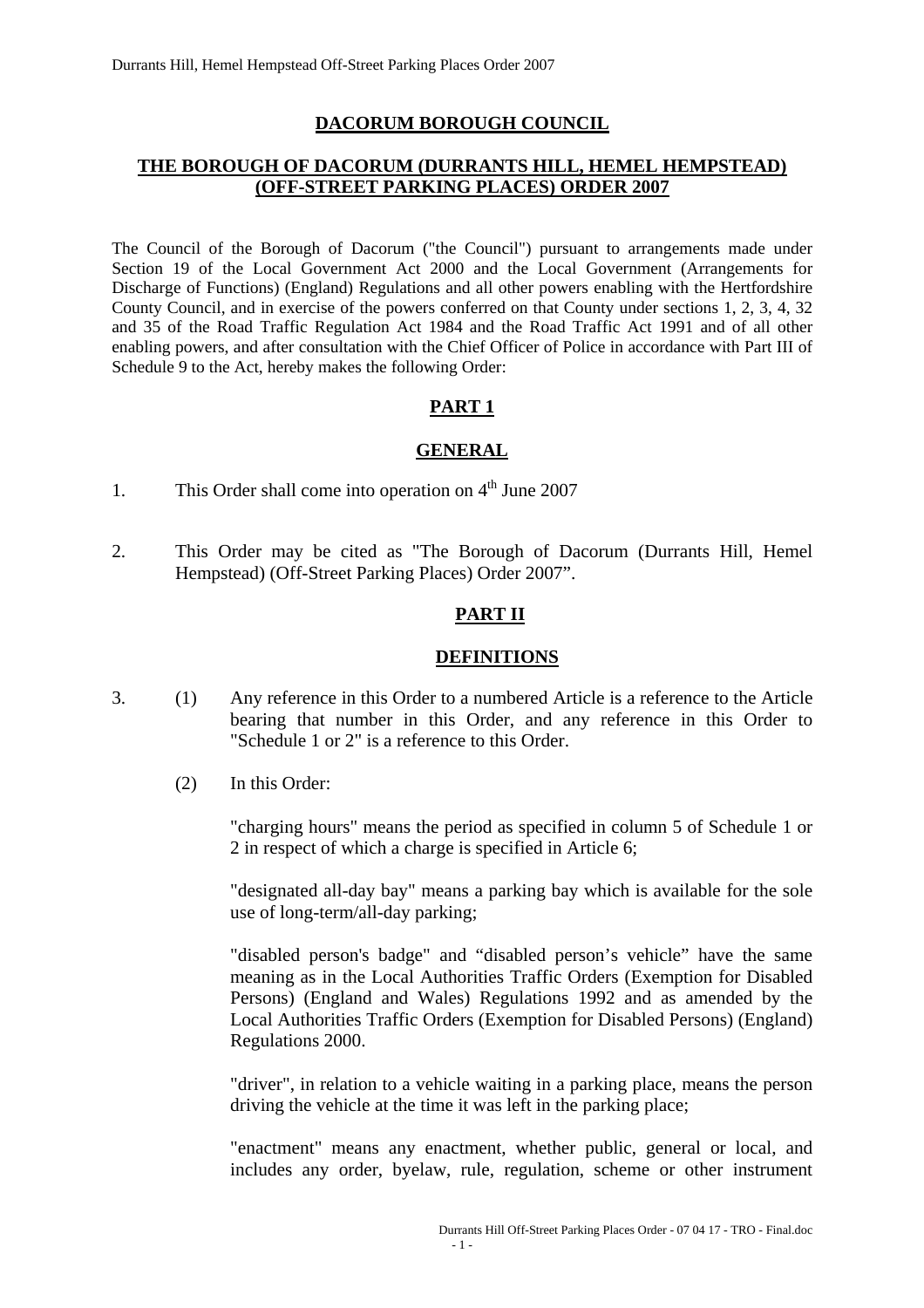having effect by virtue of an enactment;

 "initial charge" means the charge payable in respect of the initial period, as contained in column 7 of Schedule 1 or 2;

 "initial period" means the maximum time period a vehicle may wait, as contained in column 6 of Schedule 1 or 2;

"initial ticket" means the first ticket obtained when using the parking place

 "motor-cycle" has the same meaning as that in the Road Vehicles (Construction and Use) Regulations 1986;

 "operational time" means the hours and days contained in column 4 and 5 of Schedule 1 or 2:

 "owner", in relation to a vehicle, means the person by whom such vehicle is kept and used;

 "parking attendant" means a person authorised by or on behalf of the Council to supervise any parking place;

 "parking bay" means any area of a parking place which is provided for the leaving of a vehicle and indicated by markings on the surface of the parking place;

 "parking place" means any area of land specified by name in column 1 of Schedule 1 or 2 provided by the Council under s.32 (1) of the Act for use as a parking place;

 "penalty charge" has the same meaning as in Section 82(1) of the Road Traffic Act 1991;

 "reserved bay" means any area of a parking place, as specified in column 1 of Schedule 1 or 2 that is reserved solely for the use of permit holders.

#### **PART III**

#### **USE OF LAND AND PARKING PLACE**

4. (1) Each area of land specified by name in column 1 of Schedule 1 or 2 may be used, subject to the following provisions of this Order, as a parking place for such classes of the vehicles, in such positions on such days and during such hours as are specified in relation to that area in Schedule 1 or 2.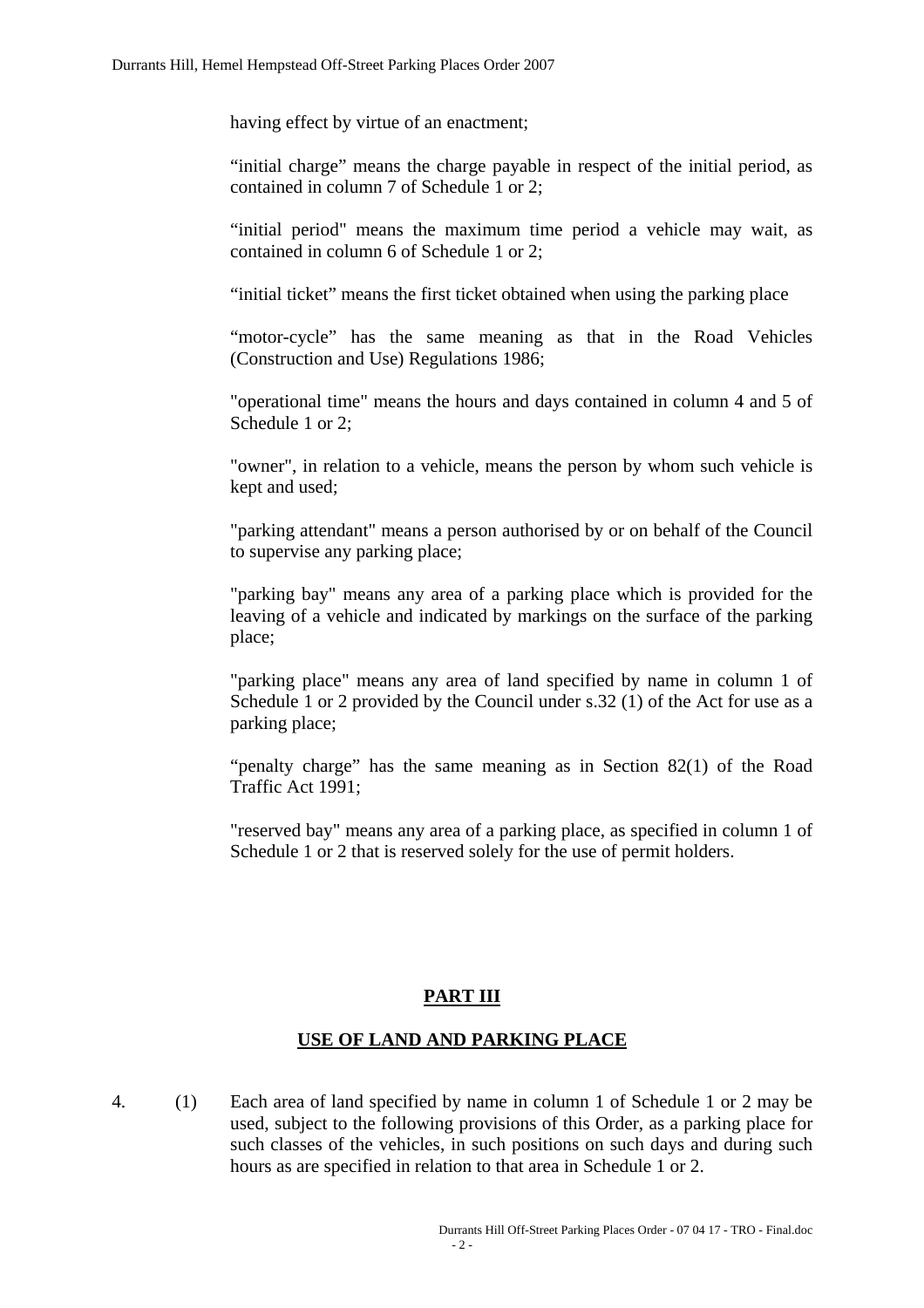- (2) Where in Schedule 1 or 2 a parking place is described as available for vehicles of a specified class or in a specific position, the driver of a vehicle shall not permit it to wait in that parking place unless it is of a class and in the position so specified.
- (3) Where, within a parking place, there is a sign or surface marking which indicates that a parking bay is available only for a disabled person's vehicle, the driver of a vehicle shall not permit it to wait in that parking bay unless it is a disabled person's vehicle, displaying a disabled person's badge.
- (4) Where, within a parking place, there is a sign or surface marking which indicates that a parking bay is available only for a motorcycle, the driver of a vehicle shall not permit it to wait in that parking bay unless it is a motorcycle.
- (5) In so far as a vehicle is left in a parking place during the charging hours, the driver thereof shall pay such a charge or charges as are specified in Article 6 of this Order.
- 5. (1) At the expiry of the period for which the initial ticket is valid, the vehicle shall be removed from the parking place.
	- (2) When a vehicle has left a parking place after waiting therein, the driver thereof shall not, within two hours after its leaving, permit it to wait again in that parking place.

#### **PART IV**

#### **AMOUNT OF INITIAL CHARGE AT PARKING PLACES**

- 6. (1) This Article applies to the parking places specified in column 1 of Schedule 1 or 2.
	- (2) The initial charge for a vehicle left in a parking place during the charging hours shall be as specified in column 7 of Schedule 1 or 2.
	- (3) The charge referred to in Article 6. (2) of this Order shall be payable by the insertion of an appropriate coin or coins into the apparatus or device provided, being an apparatus or device approved in accordance with s.35 (3) of the Act.
	- (4) Any ticket issued on payment or otherwise of the charge referred to in Article 6. (2) of this Order, shall be displayed in a conspicuous position by means of attachment to the windscreen of the vehicle in respect of which it was issued.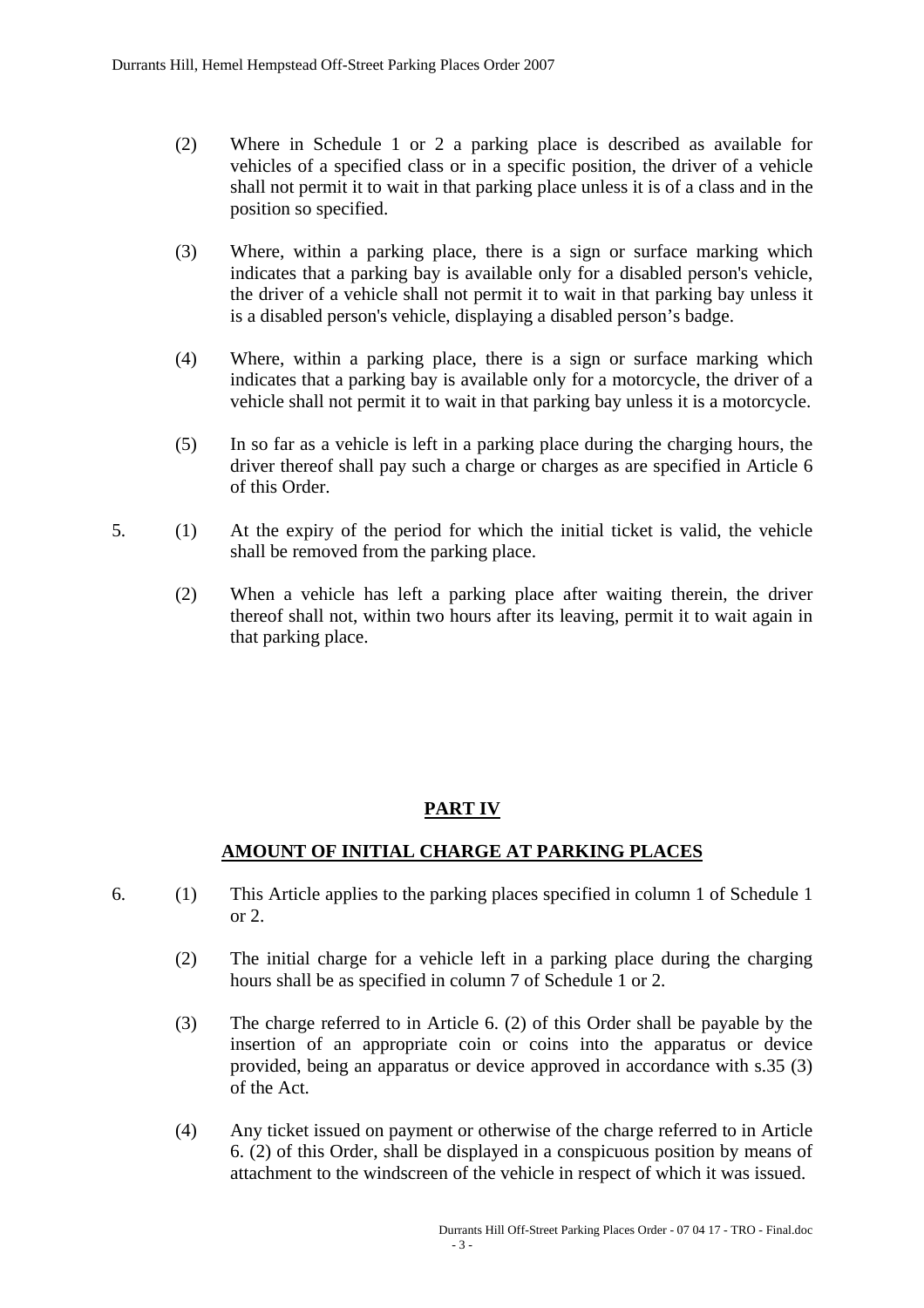#### **PART V**

#### **AMOUNT OF PENALTY CHARGE AT PARKING PLACES**

- 7. (1) If a vehicle is left in a parking bay during the charging hours for longer than the initial period for which the initial ticket was obtained, or does not display a ticket in accordance with Article 6. (4) hereof, or is parked in a parking place reserved for the sole use of vehicles of an exempted class when it is not of the exempted class in accordance with Article 4. (2) hereof, or is parked in a place other than a designated parking bay or is parked in a reserved bay for a specified class when it is not of that class, the driver shall pay a penalty charge of £60 or of £30 if the amount is paid within 14 days of the penalty charge being incurred.
	- (2) In the case of a vehicle in respect of which a penalty charge may have been incurred, it shall be the duty of a parking attendant to attach to the vehicle in a conspicuous position a notice which shall include the following particulars:-
		- (a) the registration mark of the vehicle or, where the vehicle is being used under a trade licence, the number of the trade plate carried by the vehicle;
		- (b) the time at which the parking attendant first observed that the initial period for which payment was made by the initial charge had expired;
		- (c) a statement that the penalty charge of £60 or £30 if paid within 14 days is required to be paid;
		- (d) the manner in which, and the time within which, the penalty charge should be paid; and
		- (e) a statement that it is an offence under s.82(1) of the Road Traffic Act 1991 for the driver of a vehicle who had left the vehicle in a parking place to fail to pay the penalty charge.
	- (3) The penalty charge shall be paid to the Council either by cash (in person only), credit card, debit card, cheque, bankers draft, money order or postal order which shall be taken in person, delivered or sent by post to reach The Parking Centre, PO Box 921, 81 Marlowes, Hemel Hempstead, HP1 1ZP (payments by credit card or debit card are also accepted on the Payment Line (01442 263935)), not later than 4.00pm on the fourteenth day following the day on which the penalty charge was incurred. If the fourteenth day falls upon a day on which the said Parking Centre is closed the period within which the payment of the said penalty charge shall be made to the Council shall be extended to 4.00pm on the first full day thereafter on which the said Parking Centre is open.
	- (4) The particulars as to the time at which a ticket was obtained from the parking apparatus specified on the ticket issued by parking apparatus and affixed in accordance with Article 6. (4) of this Order shall be evidence of the particulars so verified.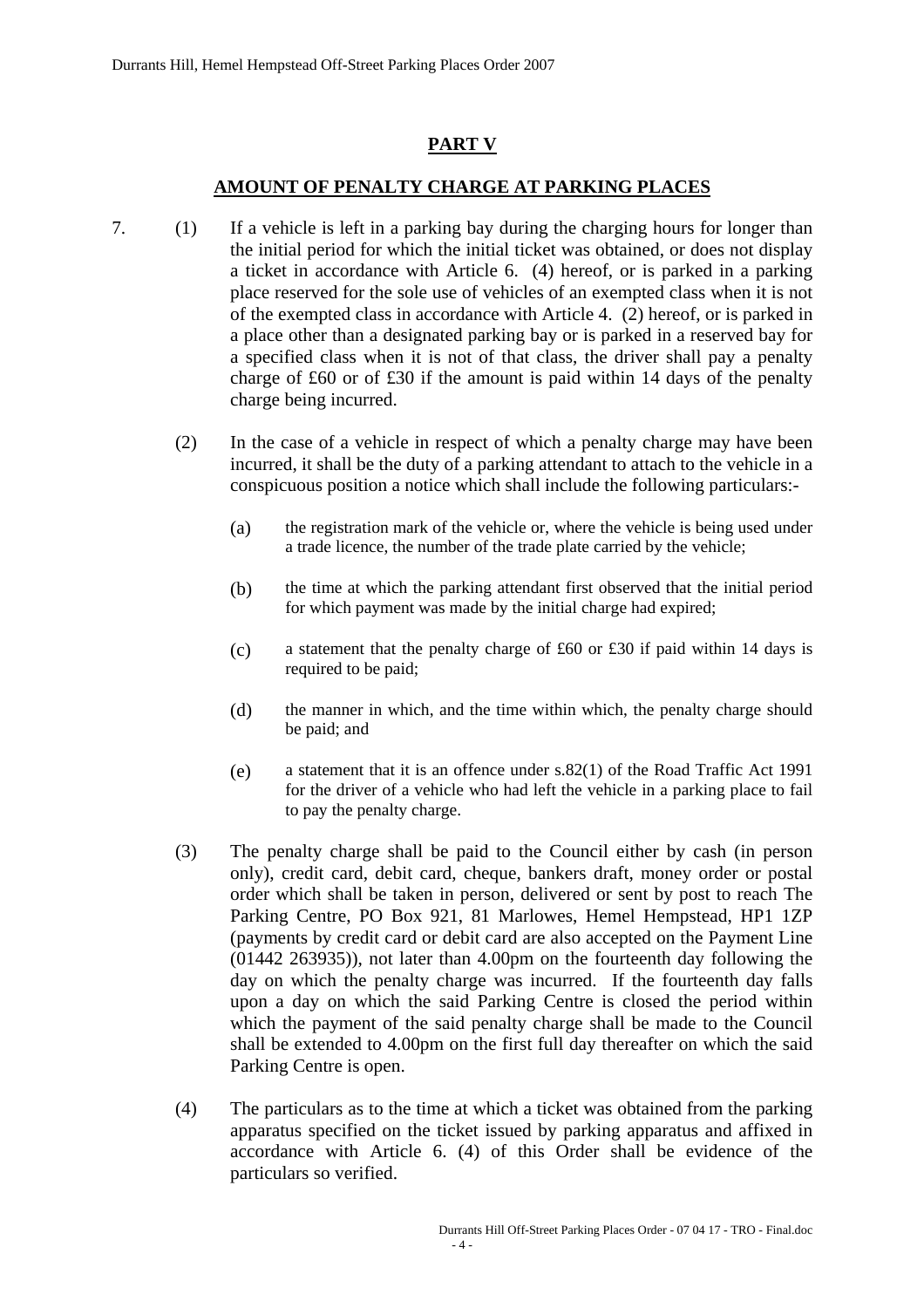#### **PART VI**

#### **RESTRICTION ON REMOVAL OF NOTICES**

8. When a notice has been attached to a vehicle in accordance with any of the foregoing provisions of this Order no person other than a person authorised by the Council in that behalf or the driver or a person authorised by the driver in the behalf shall remove the notice from the vehicle.

#### **PART VII**

#### **OTHER PROVISIONS**

- 9. The driver of a motor vehicle using a parking place shall stop the engine as soon as the vehicle is in position in the parking place, and shall not start the engine except when about to change the position of the vehicle in or to depart from the parking place.
- 10. (1) No person shall, except with the permission of any person duly authorised by the Council use a vehicle, while it is in a parking place, in connection with the sale of any article to persons in or near the parking place or in connection with the selling or offering for hire of that persons skills or services.
	- (2) No person shall use any part of a parking place or any vehicle left in a parking place:-
		- (a) for sleeping or camping or cooking or eating;
		- (b) for the purpose of servicing or washing any vehicle or part thereof other than is reasonably necessary to enable that vehicle to depart from the parking place.
	- (3) In a parking place no person shall:-
		- (a) erect or cause or permit to be erected any tent, booth, stand building or other structure without the written consent of the Council; or
		- (b) light or cause or permit to be lit any fire.
- 11. Nothing in Article 4. (1) of this Order shall authorise the use of any part of the part of the parking place so as unreasonably to prevent access to any premises adjoining the car park or the use of any access by any person entitled to the use thereof.
- 12. No person shall, in a parking place, wantonly shout or otherwise make any loud noise to the disturbance or annoyance of users of the parking place or residents of premises in the neighbourhood.
- 13. No person shall in a parking place, use any threatening, abusive or insulting language, gesture or conduct with intent to put any person in fear so as to occasion a breach of the peace or whereby a breach of the peace is likely to be occasioned.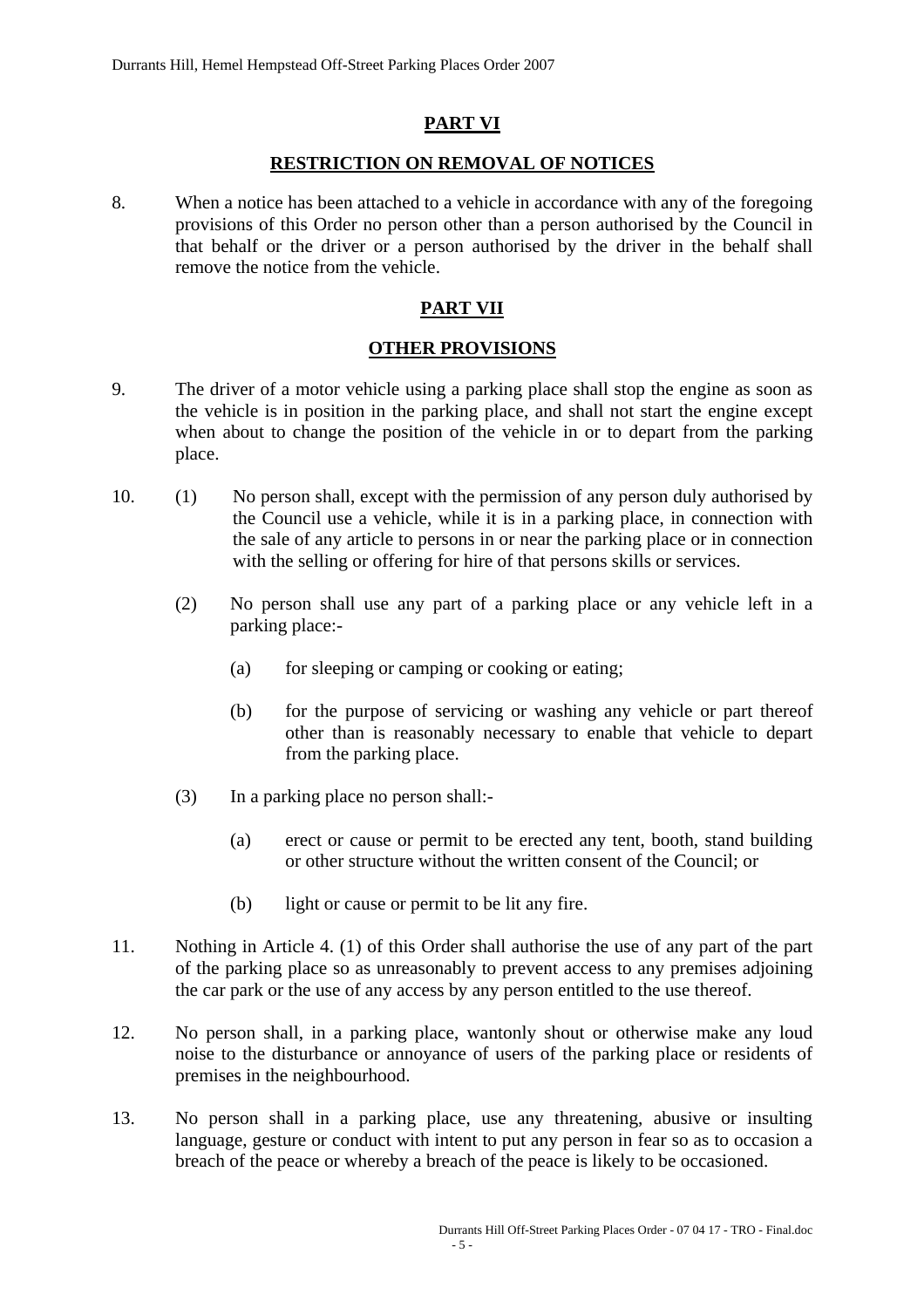- 14. The driver of a vehicle using a parking place shall not sound any horn or similar instrument except when about to change the position of the vehicle in or to depart from the parking place.
- 15. (1) If a vehicle is left in a parking place in a position other than in accordance with the provisions of Article 4, a person authorised by the Council in that behalf may alter or cause to be altered the position of the vehicle so that its position is in accordance with the said provisions.
	- (2) If a vehicle is left in a parking place in contravention of any of the foregoing provisions of this Order a person authorised by the Council in that behalf may remove the vehicle from that parking place or arrange for such removal.
	- (3) For the purpose of meeting the requirements of an emergency, a person authorised in that behalf by the Council or a police constable in uniform may alter or cause to be altered the position of a vehicle in a parking place or remove or arrange for the removal of a vehicle from the parking place.
	- (4) Any person altering, or causing the alteration of, the position of a vehicle by virtue of paragraph (1) of this Article, or removing, or causing the removal of, a vehicle by virtue of paragraph (2) or (3) of this Article, may do so by towing or driving the vehicle or in such other manner as he may think reasonably necessary to enable the position of the vehicle to be altered or the vehicle to be removed.
	- (5) Any person removing or arranging for the removal of a vehicle by virtue of paragraph (2) or (3) of this Article shall make such arrangements as he considers to be reasonably necessary for the safety of the vehicle in the place to which it is removed.
- 16. Where in a parking place signs are erected or surface markings are laid for the purpose of:-
	- (a) indicating the entrance to or exit from the parking place, or
	- (b) indicating that a vehicle using the parking place shall proceed in a specified direction within the parking place,

 no person shall drive or permit to be driven any vehicle (i) so that it enters the parking place otherwise than by an entrance, or leaves the parking place otherwise than by an exit, so indicated, or (ii) in a direction other than so specified.

17. No person shall, except with the permission of a person authorised by the Council in that behalf, drive or permit to be driven any vehicle in a parking place for any purpose other than the purpose of leaving that vehicle in the parking place in accordance with the provisions of this Order or for the purpose of departing from the parking place.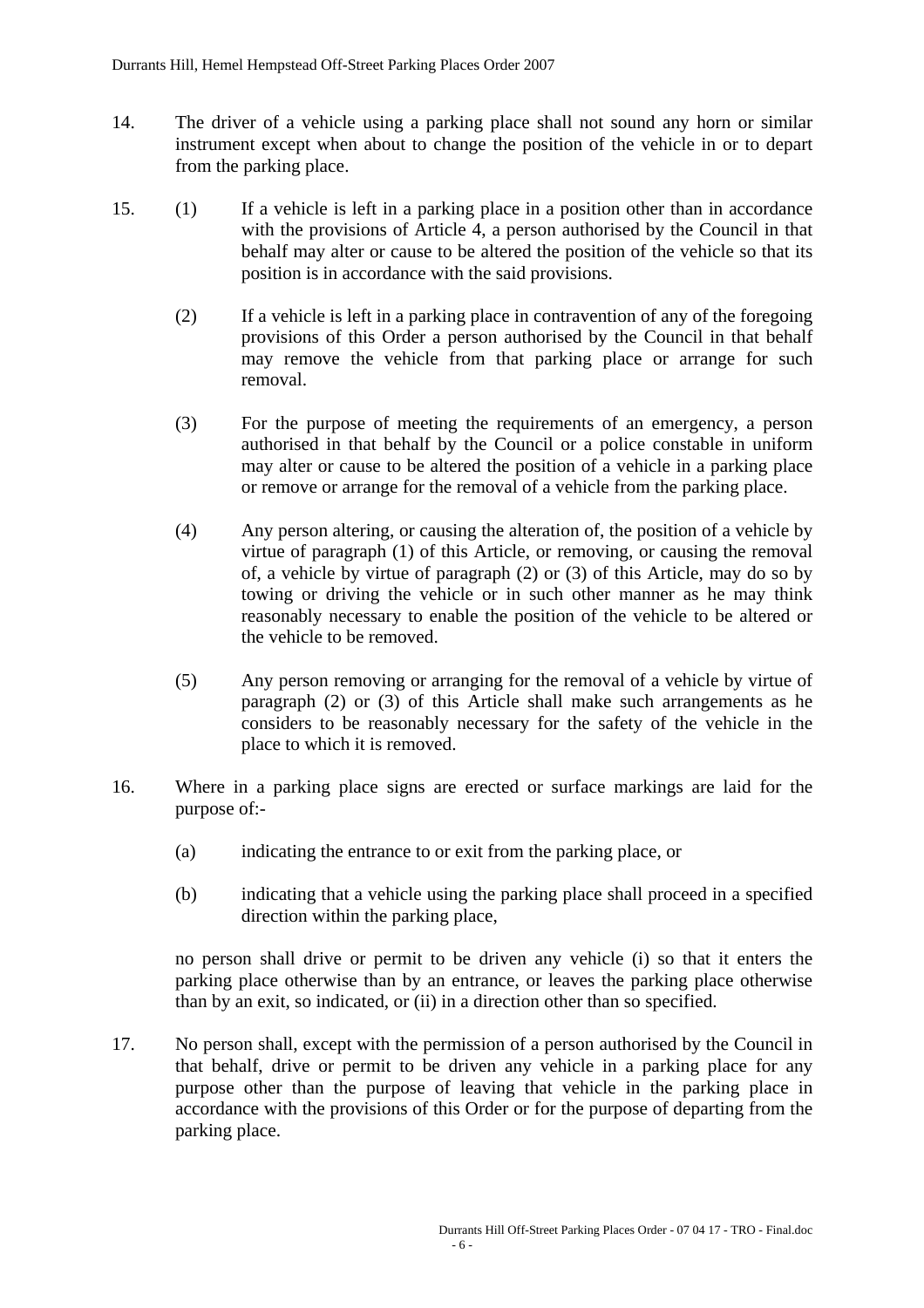- 18. Nothing in Articles 4, 6 and 7 of this Order shall render it unlawful to cause or permit a disabled person's vehicle which displays in the relevant position a disabled person's badge to wait in a designated parking bay referred to in the said Articles for any period of time and at no initial charge.
- 19. Nothing in Articles 4, 6 and 7 of this Order shall render it unlawful to cause or permit a motor–cycle to wait in a designated parking bay referred to in the said Articles, but the driver shall pay such a charge or charges as are specified in Article 6 of this order.
- 20. Nothing in Articles 4, 6 and 7 of this order shall render it unlawful to cause or permit a motorcycle to wait in a designated motorcycle bay referred to in the said Articles for any period of time and at no initial charge.

Given under the Common Seal of Dacorum Borough Council the day of 2007

| THE COMMON SEAL of DACORUM          |  |
|-------------------------------------|--|
| <b>BOROUGH COUNCIL was hereunto</b> |  |
|                                     |  |
| in the presence of:                 |  |

…………………………………………

Solicitor to the Council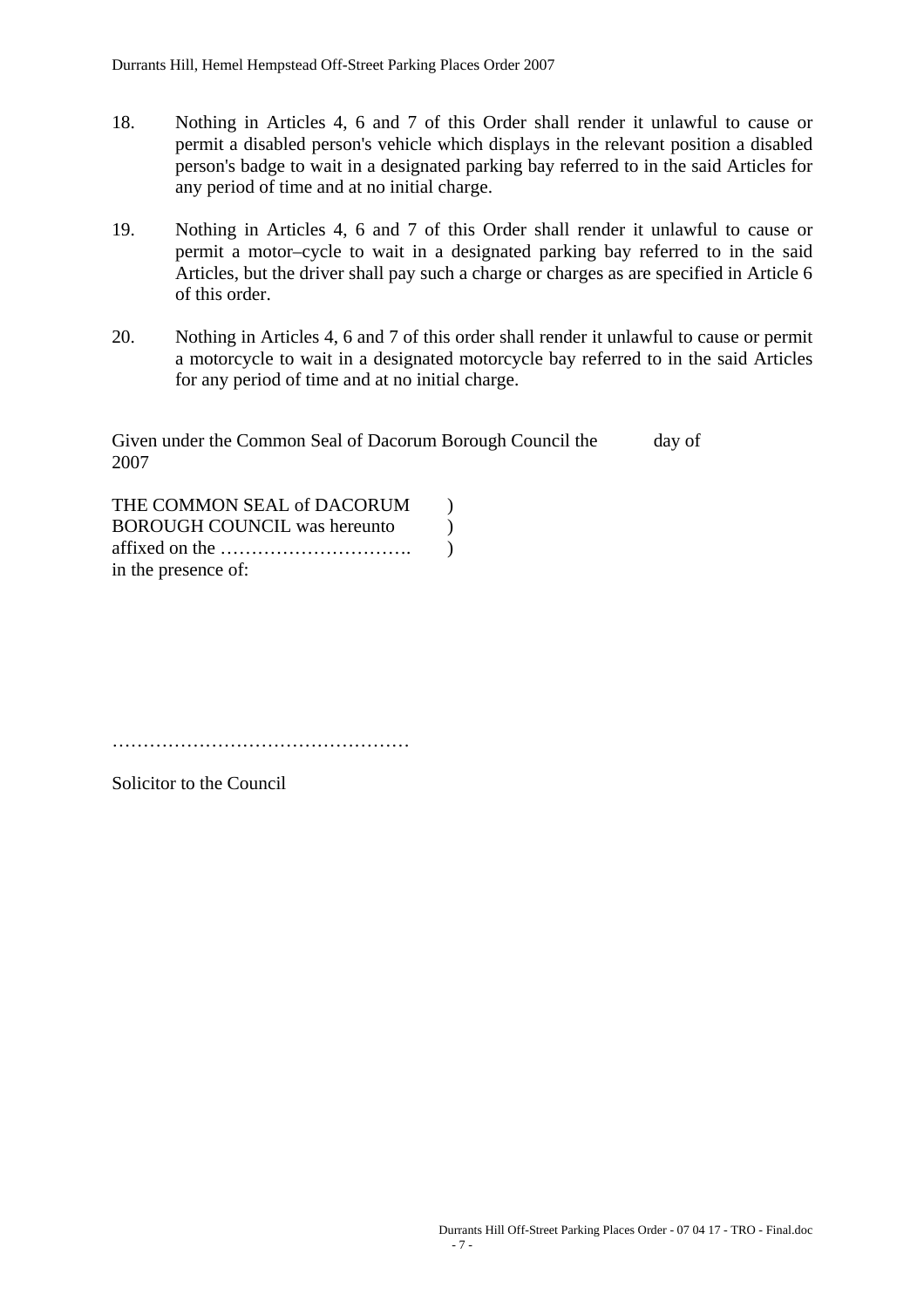Durrants Hill, Hemel Hempstead Off-Street Parking Places Order 2007

### **SCHEDULE 1**

# **Short Stay Car Parks (up to 4 hours)**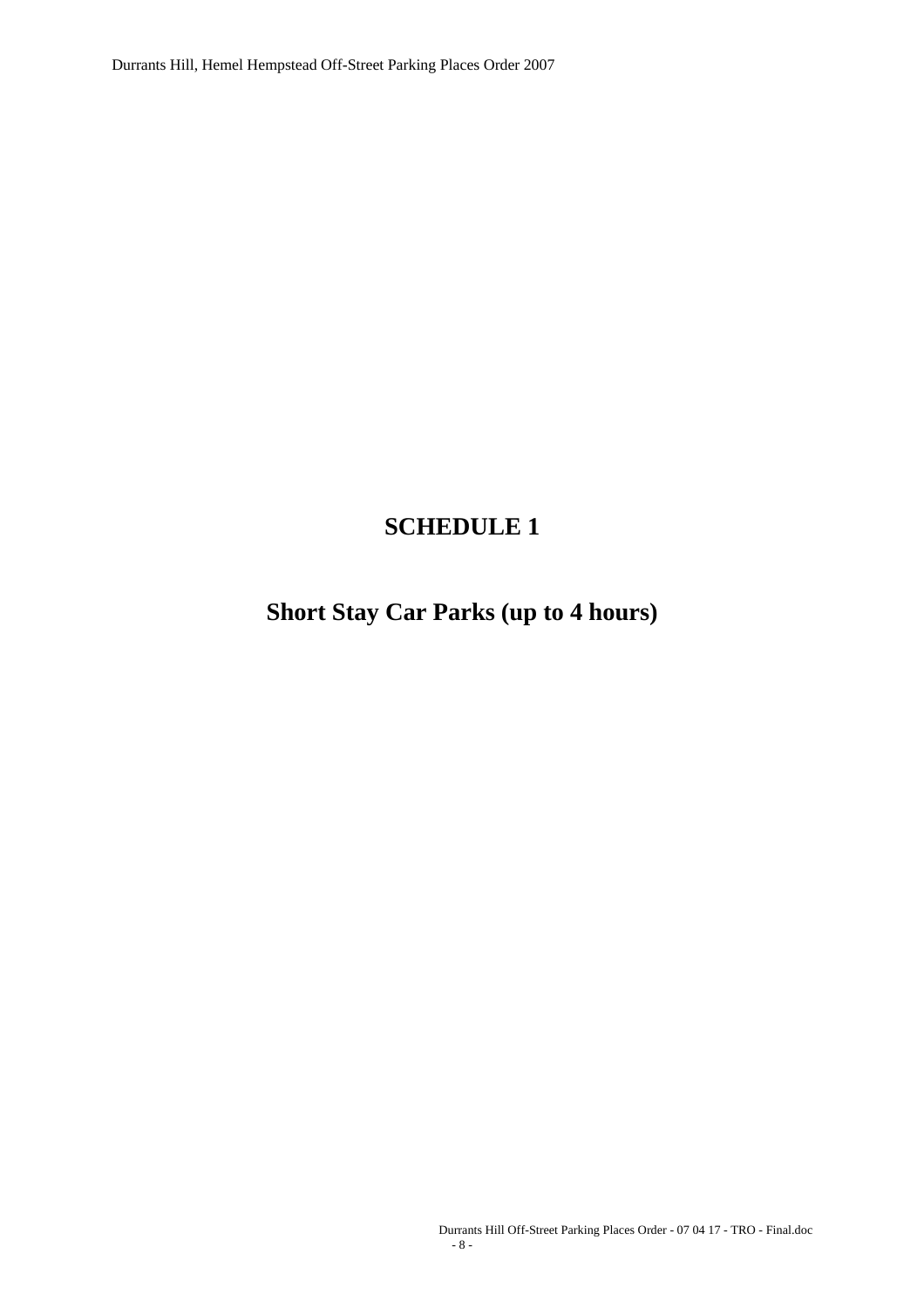| <b>Name of Parking</b> | <b>Position in</b> | <b>Classes of vehicle</b>               | Days of        | <b>Hours of</b>    | <b>Maximum period for</b> | <b>Scale of Charges</b> |
|------------------------|--------------------|-----------------------------------------|----------------|--------------------|---------------------------|-------------------------|
| <b>Place</b>           | which              |                                         | operation of   | operation          | which vehicles may        |                         |
|                        | vehicle            |                                         | parking place  | of parking         | wait                      |                         |
|                        | may wait           |                                         |                | place              |                           |                         |
|                        |                    |                                         |                |                    | h                         |                         |
| Durrants Hill Car      | Wholly             | Motor cars within the provision of      | Monday to      | 8.00am to          | Maximum stay four         |                         |
| Park                   | within a           | s.136 $(2)(a)$ of the Act; Motor cycles | Saturday       | 6.00 <sub>pm</sub> | hours:                    |                         |
|                        | parking bay        | as defined in $s.136(4)$ of the Act;    | inclusive      |                    | Up to 1 hour              | £0.20                   |
| (any marked spaces)    |                    | Motor vehicles constructed or           |                |                    | 1 to 2 hours              | £0.30                   |
| excluding disabled     |                    | adapted for the conveyance of goods     | (Excluding     |                    | 2 to 3 hours              | £0.40                   |
| and reserved bays)     |                    | or burden the unladen weight of         | Bank Holidays) |                    | 3 to 4 hours              | £0.50                   |
|                        |                    | which does not exceed 1525Kg;           |                |                    |                           |                         |
|                        |                    | invalid carriages; disabled persons     |                |                    | Before 8.00am and         | Free of Charge          |
|                        |                    | vehicles                                |                |                    | after 6.00pm and on       |                         |
|                        |                    |                                         |                |                    | <b>Sundays and Bank</b>   |                         |
|                        |                    |                                         |                |                    | Holidays                  |                         |

### **SCHEDULE 1 Short Stay Car Parks (up to 4 hours)**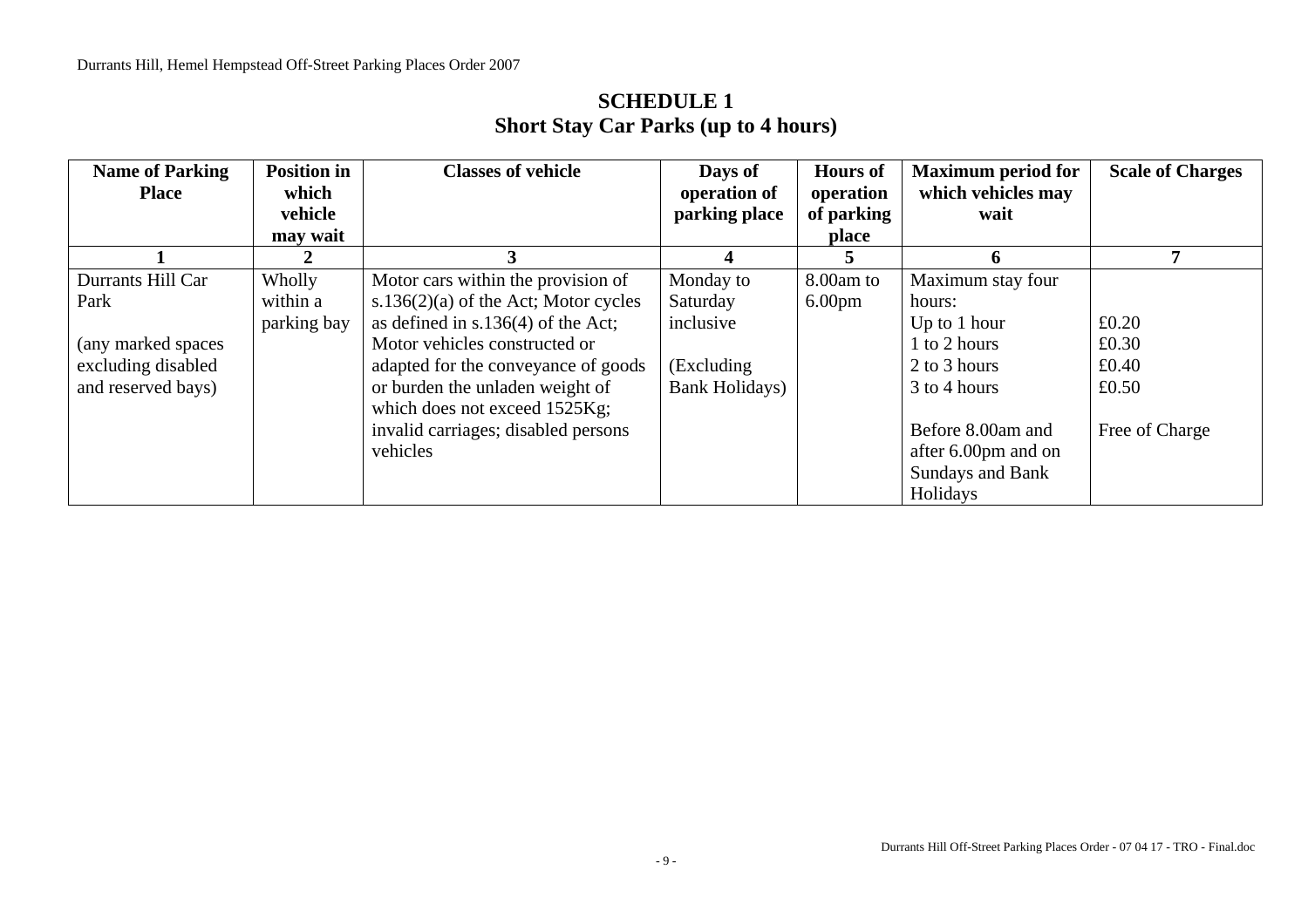Durrants Hill, Hemel Hempstead Off-Street Parking Places Order 2007

## **SCHEDULE 2**

## **Long Stay Car Parks (up to 24 hours)**